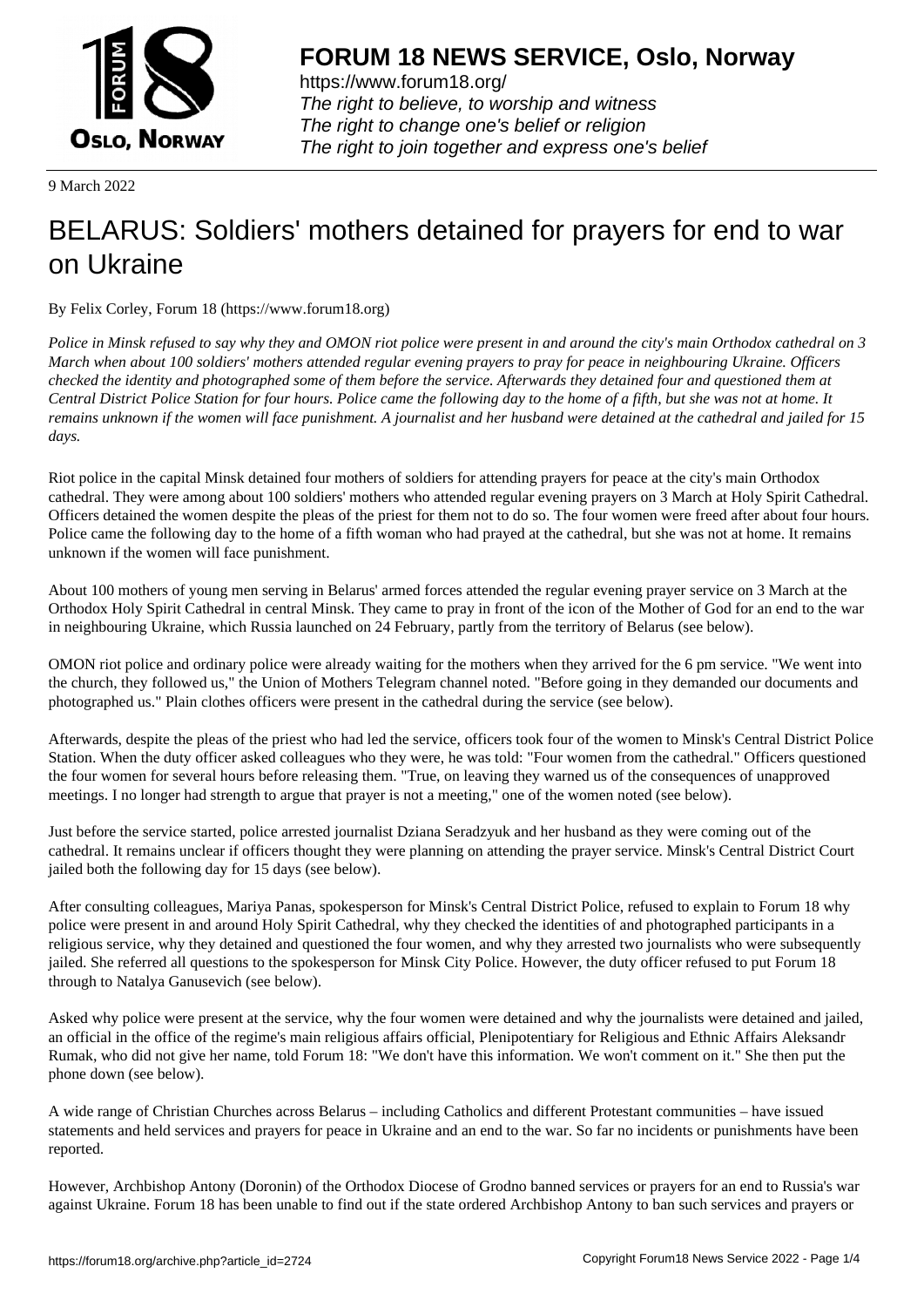#### Warnings

The regime has been quick to try to prevent religious communities or individuals from exercising freedom of religion or belief in relation to anything that might appear to be political (https://www.forum18.org/archive.php?article\_id=2674). This was particularly the case following the falsified presidential elections of August 2020.

In November 2020, an Ideology Department in a Regional Executive Committee issued a written warning to a Catholic parish that it was violating the law by setting up a "memorial" in the church. Officials chose not to specify in their warning (seen by Forum 18) that the memorial was to Roman Bondarenko, who had died in hospital in Minsk earlier that month after being beaten by masked assailants, widely believed to have been associated with the police.

The Ideology Department warning claimed that the Catholic parish had violated Article 8 of the Religion Law. Presumably this was a reference to the part of the Article that bans religious communities from using their places of worship for "holding gatherings, meetings, pre-election agitation and other events of a political nature, as well as speeches and calls insulting representatives of the organs of state power, officials and individual citizens".

# On 27 November 2020, the then Plenipotentiary for Religious and Ethnic Affairs

(https://www.forum18.org/archive.php?article\_id=2612), Leonid Gulyako, issued a written warning to the Belarusian Orthodox Church (https://www.forum18.org/archive.php?article  $id=2639$ ). It pointed to the "strict obligation" on all religious communities to abide by Article 16 of the Constitution, which among other things bans religious organisations which "are directed against the sovereignty of Belarus, its constitutional system and social accord". The warning also noted Article 8 of the Religion Law.

The warning also pointed out that if a religious community repeats the "violation" within a year, the Plenipotentiary can apply to the court for the religious community to be stripped of its legal status (and thus its right to exist).

The regime is trying to prevent religious communities from publicly praying for political prisoners. Following his removal as head of the Orthodox Diocese of Grodno in June 2021, Archbishop Artemy (Kishchenko) stated that officials "are touring the dioceses" and speaking to Church people. "Even I have heard that they are asked not to pray for those who are imprisoned," the Archbishop told Radio Free Europe (https://www.forum18.org/archive.php?article\_id=2674). "Such prayers are forbidden so that there is not the slightest dissent anywhere."

Aleksandr Lukashenko and his regime have tried to suppress the singing of the hymn Mighty God (https://www.forum18.org/archive.php?article\_id=2674) (Mahutny Bozha in Belarusian) in churches and elsewhere. Since August 2020 it has often been sung by protestors against the regime's election falsification and violence. On 2 July 2021, Lukashenko threatened that "our media are writing more and more that in [Catholic] churches they want to pray (tomorrow, not today) under 'Mighty God'. Let's see, they'll get what for."

After one of the Masses on 4 July 2021 at Minsk Catholic Cathedral, at the end of which the congregation sang the hymn, police arrived "with a complaint that some norm of the law had been violated on account of the prayer Mighty God", Bishop Yuri Kasabutsky wrote on his Facebook page on 6 July (https://www.forum18.org/archive.php?article\_id=2674). "What exactly, they did not understand themselves.."

Prayers for end to Russia's war against Ukraine

In response to messages on social media, about 100 mothers of young men serving in Belarus' armed forces attended the regular evening prayer service on 3 March at the Orthodox Holy Spirit Cathedral in central Minsk. They came to pray in front of the icon of the Mother of God for an end to the war in neighbouring Ukraine, which Russia launched on 24 February, partly from the territory of Belarus.

OMON riot police and ordinary police were already waiting for the mothers when they arrived for the 6 pm service. "We went into the church, they followed us," the Union of Mothers Telegram channel noted the same day. "Before going in they demanded our documents and photographed us." Many police also surrounded the nearest metro station, Nyamiga, apparently to watch those who might be wishing to attend the service.

One of the women praying in the cathedral, Anastasiya Nekrashevich, noted that "we were not shouting slogans and we did not have placards, only icons with us". However, inside the cathedral they saw people in plain clothes with radios, who they suspected of being police officers. OMON riot police waited outside.

Another mother who had attended the prayers noticed that one of the police officers who had photographed and questioned her on arrival was looking round the church during the service, apparently identifying where all the exits were. She stressed that "we had come to the church not to stage a demonstrative event (as it would subsequently turn out). Women who are believers had gathered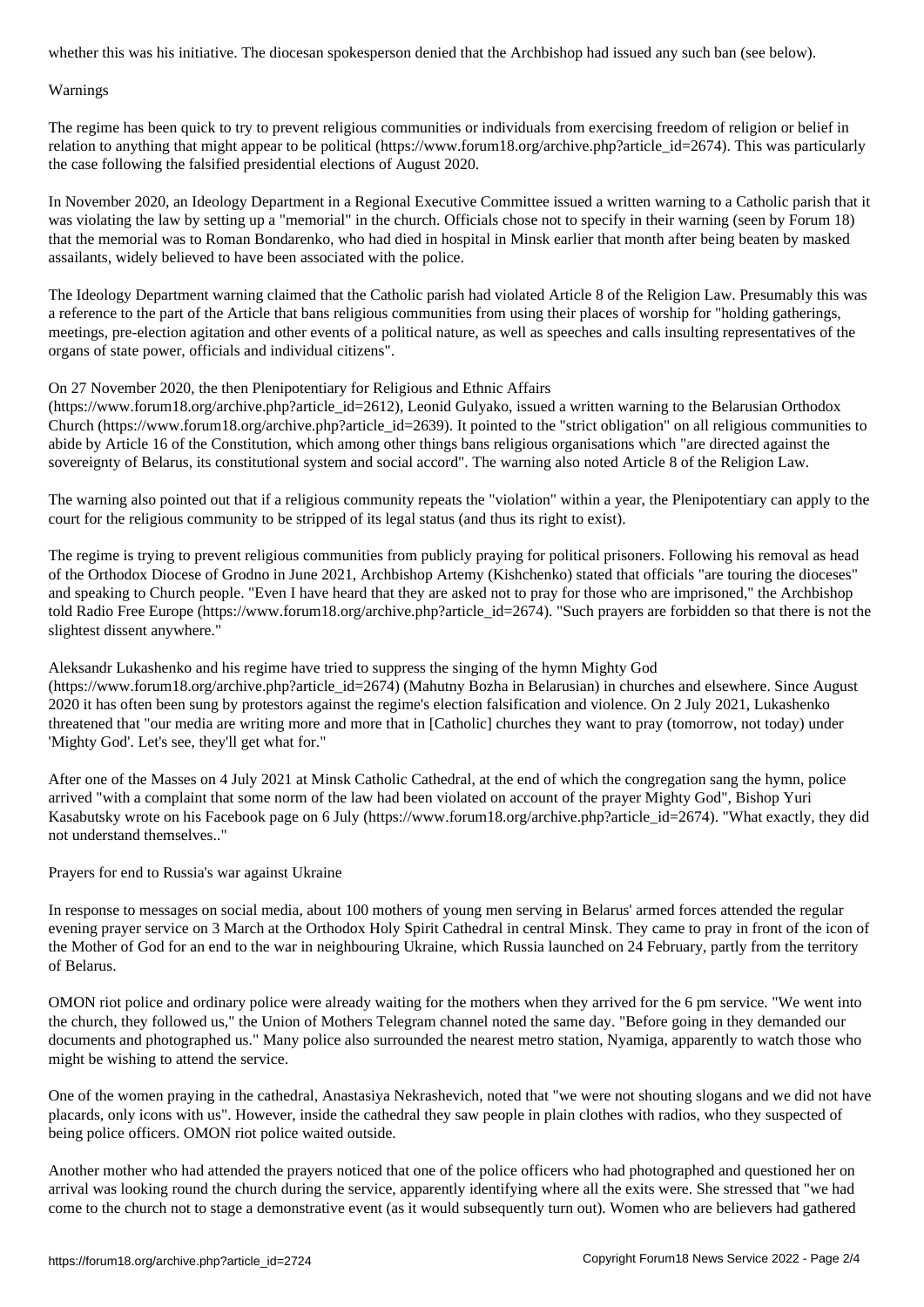"Four women from the cathedral"

After the service, Nekrashevich asked the priest Fr Igor Latushko to accompany the women as they left to try to ensure that the police did not detain them. He agreed. "We went in front of him and they were already waiting for us," she noted the following day. "I don't remember how our conversation started, but very quickly they asked us to present our documents, first of all from me only. I started to get angry and asked why, as we had come to pray. The reply was logical: to check your identity."

Officers – who were from the OMON or the Interior Ministry's Main Directorate for Combating Organised Crime and Corruption threatened to use force against two of the women if they refused to come to the Central District Police Station. Two officers seized Nekrashevich's arms to force her to go. "The priest came out and for a long time tried to get us released, but they took us anyway." Officers seized another two women, one of them a Russian citizen who had come to attend a baptism.

As well as Nekrashevich, the women taken to the police station were Oksana Fyodorova, Tatyana Kotes and Yekaterina Mikhailova.

"In a large bus near the cathedral where they took us first, they checked our passports and phones," Nekrashevich noted. Officers then transferred the women to another bus. Once at the Central District Police Station, she said police officers were surprised by the arrival of the detained women. When the duty officer asked colleagues who they were, he was told: "Four women from the cathedral." ("This sounds like a threat to the whole of Belarus," Nekrashevich commented.)

Officers questioned the women for a long time, apparently unable to understand why they had been detained. Police let the four women go after about four hours. "We're grateful that they released us," Nekrashevich noted. "True, on leaving they warned us of the consequences of unapproved meetings. I no longer had strength to argue that prayer is not a meeting."

Nekrashevich said she remains grateful to the women who were not intimidated by the presence of many OMON and police officers around the cathedral and came in to join the prayers.

After consulting colleagues, Mariya Panas, spokesperson for Minsk's Central District Police, refused absolutely to explain why police were present in and around Holy Spirit Cathedral, why they checked the identities of and photographed participants in a religious service, why they detained and questioned the four women, and why they arrested two journalists who were subsequently jailed. "I can't give any comments," she told Forum 18 on 9 May.

Panas referred all questions to the spokesperson for Minsk City Police. However, the duty officer at Minsk City Police refused to put Forum 18 through to Natalya Ganusevich on 9 May.

Asked on 9 May why police were present at the cathedral service, why the four women were detained and why the journalists were detained and jailed, an official in the office of the regime's main religious affairs official, Plenipotentiary for Religious and Ethnic Affairs (https://www.forum18.org/archive.php?article\_id=2612) Aleksandr Rumak, who did not give her name, told Forum 18: "We don't have this information. We won't comment on it." She then put the phone down.

Journalists given 15-day arrests

Police arrested Dziana Seradzyuk, a journalist for Novy Chas news website, and her husband Yauhen Batura as they were leaving Holy Spirit Cathedral on 3 March shortly before the start of the evening service where the mothers of soldiers were to pray. Officers took them to the Temporary Detention Centre on Okrestina St, where they spent the night.

The following day, Judge Dmitry Karsyuk of Minsk's Central District Court sentenced each of them to 15 days' imprisonment under Administrative Code Article 24.3 ("Failure to submit to a legal instruction or demand by an official carrying out their official duties"), Novy Chas noted.

Forum 18 was unable to establish if police arrested the couple because they thought they were connected with the mothers coming to pray at the cathedral for an end to Russia's war against Ukraine.

## Police home visit

On 4 March, police came to the home of another woman who had attended the prayers at Holy Spirit Cathedral the previous evening. Police had photographed her, but had not detained her after the service. She was not at home when police visited, someone close to the women told Forum 18.

## Bishop bans prayers for peace in Ukraine

Following Russia's attack on Ukraine, which it launched in 24 February, Orthodox priests in the western Grodno Diocese asked